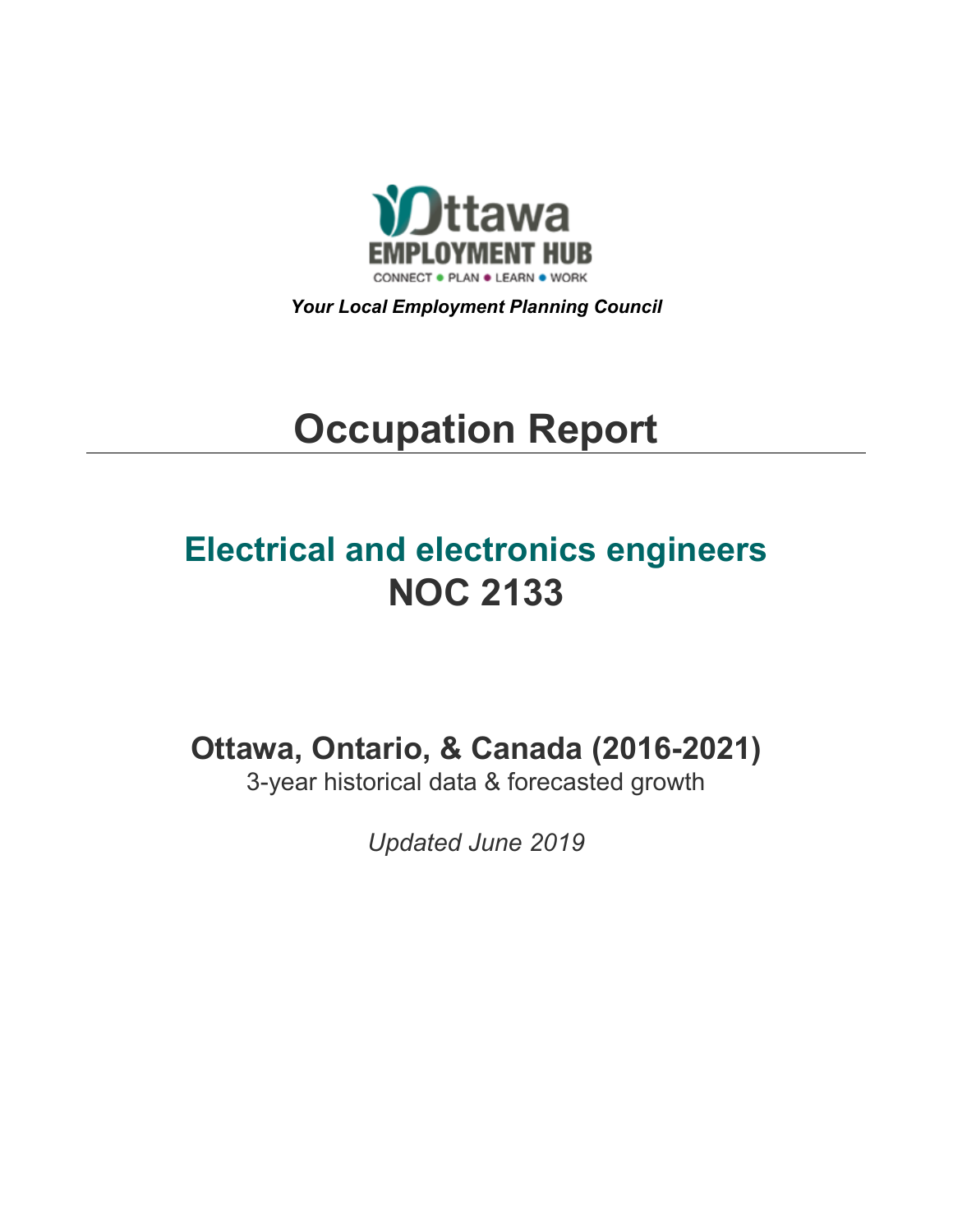

#### **Ottawa Outlook**

NOC 2133 **Limited**  $\overrightarrow{X}$  Fair  $\overrightarrow{X}$  Good  $\overrightarrow{X}$   $\overrightarrow{X}$ 

*Based on past and forecasted growth.*

#### **A Local Snapshot**

- Employment in this occupation **declined in Ottawa from 2016 to 2018** (**17.2%**); it is forecast to **decrease an additional 7.7%** over the next three years.
- **2.8%** were **unemployed in Ottawa in 2016; 154 (6.9%)** of those in this occupation were **self-employed**.
- **Median hourly wage** for this occupation was **\$44.78**.
- **21.1%** of the 2018 jobs were in the **Architectural, engineering and related services** industry sector.
- Ottawa has a **higher share of this occupation** than the nation.
- **Provincially**, this occupation showed an increase from 2016 to 2018 (**11.1%**); it is expected to increase over the next three years (**6.7%**).
- In contrast to Ottawa Employment Hub's forecast ranking for this occupation, *Canada Job Bank*  forecasted **fair** employment potential for this occupation in Ottawa from 2018-2020.

#### **Overview**

| <b>Ottawa Jobs (2018)</b>          |          | <b>2,227</b> (7% self-employed = $154$ ) |      |  |  |
|------------------------------------|----------|------------------------------------------|------|--|--|
| 2016 Ottawa Unemployment Rate      | 2.8%     | Ontario                                  | 3.8% |  |  |
| Location Quotient to Nation (2018) | 1.69     |                                          |      |  |  |
| Change in Jobs (2016 - 2018)       | $-17.2%$ | $(2018 - 2021)$ -7.7%                    |      |  |  |

*NOTE: Location quotient (LQ) is a way of quantifying how concentrated a particular occupation is in a region compared to the nation or province. A quotient of 1.00 means Ottawa has the same share of the occupation as the nation/province. A quotient higher than 1.00 means Ottawa has a greater share, and lower than 1.00 means Ottawa's share is lower than the average.*

## **OTTAWA | Percentile Earnings** *(not including self-employed)*



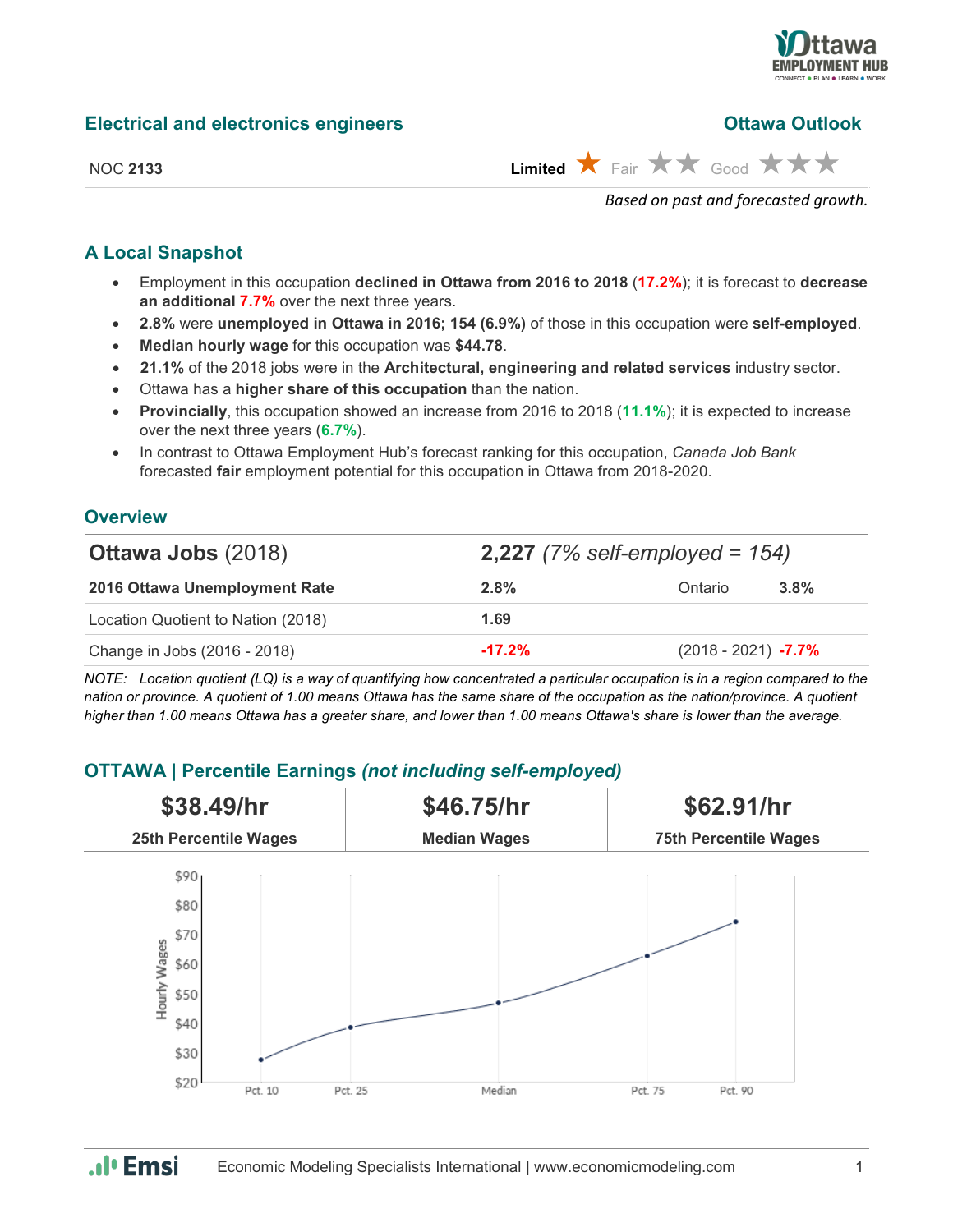

## **Ottawa | Growth**

| 2,689            | 2,055            | $-634$             | $-23.6\%$            |
|------------------|------------------|--------------------|----------------------|
| <b>2016 Jobs</b> | <b>2021 Jobs</b> | Change (2016-2021) | % Change (2016-2021) |

# **Regional Trends**



|             | <b>Region</b> |               | <b>2016 Jobs</b> | 2021 Jobs | Change | % Change |
|-------------|---------------|---------------|------------------|-----------|--------|----------|
| $\bullet$   | Ottawa        |               | 2,689            | 2,055     | $-634$ | $-23.6%$ |
| $\bullet$   | Ontario       |               | 15,269           | 18,097    | 2,828  | 18.5%    |
| $\bullet$   | Canada        |               | 40,012           | 42,806    | 2,794  | 7.0%     |
|             |               | <b>Ottawa</b> |                  | Ontario   |        | Canada   |
| 2016 Jobs   |               | 2,689         |                  | 15,269    |        | 40,012   |
| 2017 Jobs   |               | 2,410         |                  | 15,908    |        | 40,109   |
| 2018 Jobs   |               | 2,227         |                  | 16,961    |        | 41,016   |
| $2019$ Jobs |               | 2,159         |                  | 17,379    |        | 41,657   |
| 2020 Jobs   |               | 2,104         |                  | 17,763    |        | 42,272   |
| 2021 Jobs   |               | 2,055         |                  | 18,097    |        | 42,806   |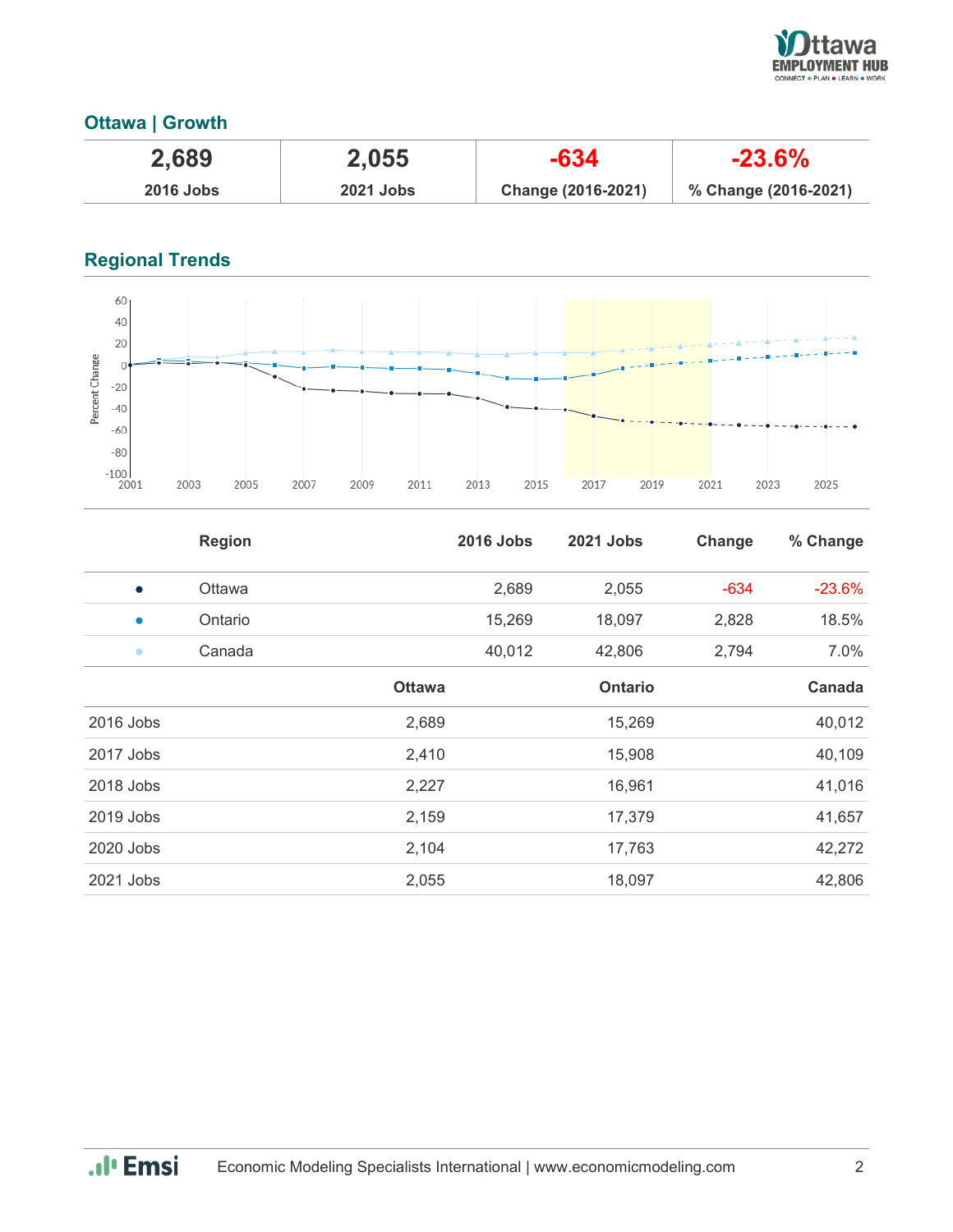

#### **Ottawa | Industries Employing this Occupation**

| <b>Industry</b>                                                           | Occupation<br>Jobs in<br><b>Industry</b><br>(2018) | $%$ of<br><b>Occupation</b><br>in Industry<br>(2018) | % of Total<br>Jobs in<br><b>Industry</b><br>(2018) |
|---------------------------------------------------------------------------|----------------------------------------------------|------------------------------------------------------|----------------------------------------------------|
| Architectural, engineering and related services                           | 469                                                | 21.1%                                                | 5.6%                                               |
| Other federal services (9112-9119)                                        | 226                                                | 10.1%                                                | 0.3%                                               |
| Scientific research and development services                              | 171                                                | $7.7\%$                                              | 2.8%                                               |
| Defence services                                                          | 166                                                | $7.4\%$                                              | $1.2\%$                                            |
| Navigational, measuring, medical and control instruments<br>manufacturing | 146                                                | 6.6%                                                 | $6.7\%$                                            |

*NOTE: Inverse staffing patterns provides a table of percentages that shows how regional occupations are divided up among regional industries. For example, an inverse staffing pattern for registered nurses may show that 70% of RNs are employed by hospitals, 10% by local government (i.e., public schools), 10% by nursing homes, and 10% by offices of physicians.*

#### **Educational programs and completions in Ottawa** *(public institutions only***)**

|                 | כי                                                        | 207                       |
|-----------------|-----------------------------------------------------------|---------------------------|
| Programs (2016) |                                                           | <b>Completions (2016)</b> |
| <b>CIP Code</b> | Program                                                   | <b>Completions (2016)</b> |
| 14.10           | Electrical, electronics and communications<br>engineering | 207                       |
| 14.13           | <b>Engineering science</b>                                | 0                         |

*NOTE: EMSI Analyst uses Statistics Canada's PSIS data to compile completions for postsecondary programs offered in Canada, classified by the 2016 CIP codes. 2016 data includes those who graduated in spring 2017.*

#### **Job Postings by Month**



*NOTE: Based on newly published job postings first found between January 01, 2018 and December 31, 2018 AND location is Ottawa Census Sub-division, Vicinity Jobs.*